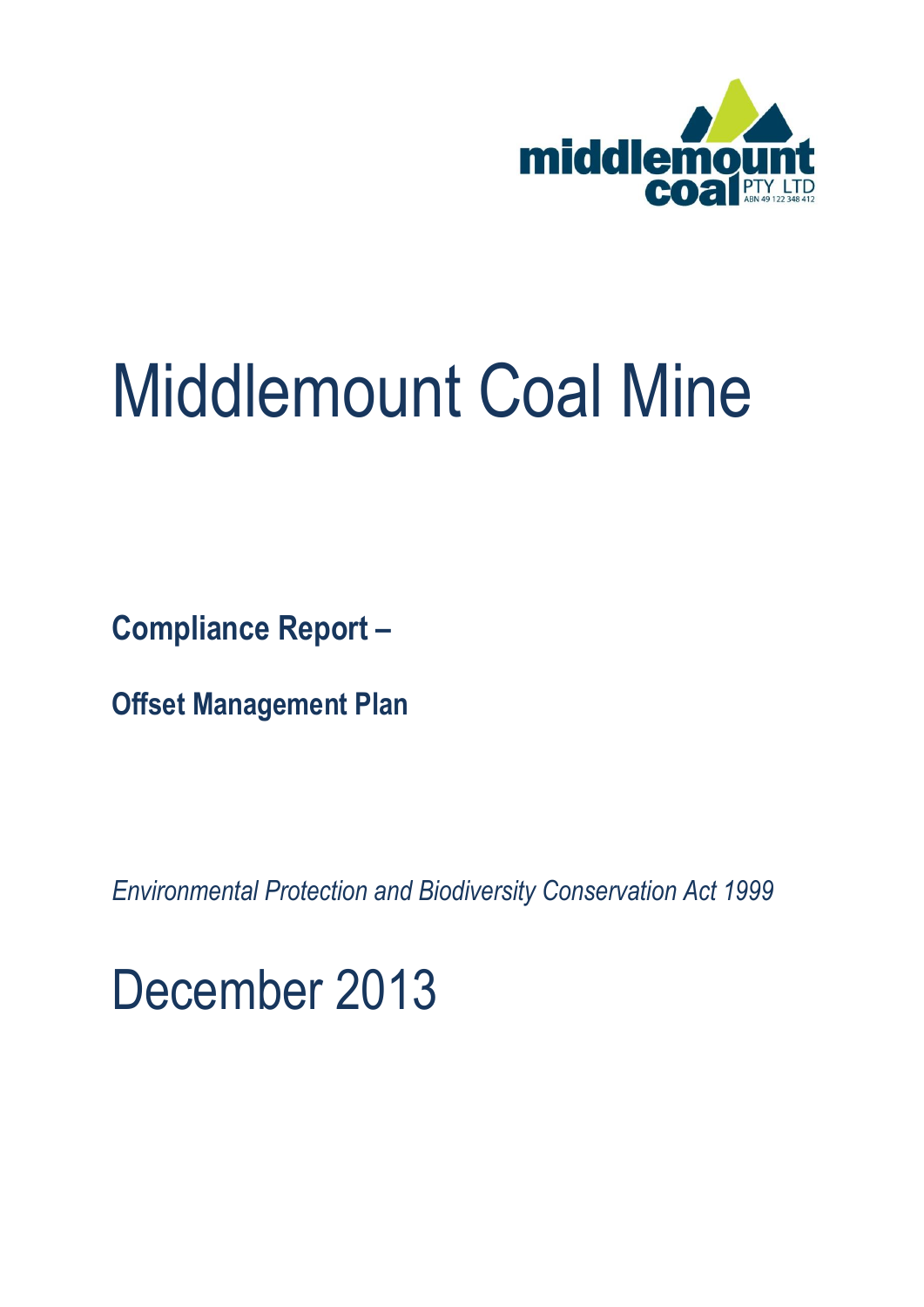## **About this report**

In accordance with condition 7 of the *Environmental Protection and Biodiversity Conservation Act 1999 (*EPBC Act) approval for Middlemount Coal Mine (Stage 2) (ref 2010/5394 – the Commonwealth Approval), the purpose of this Report is to provide an update of the project's compliance against the relevant approval conditions. Table 1 below provides detail of Project compliance with each condition.

## **Table 1 – Compliance Status**

| Condition     | Condition                                                                                                                                                                                                                                                                                                                                                                                                                                                                                                                                                                                                                                                                                                                                                                                                                                                                                                                                                                                                                                                                                                                                                                                                                                                                                                                                                                          | Compliance                                      | Evidence                                                                                                     |
|---------------|------------------------------------------------------------------------------------------------------------------------------------------------------------------------------------------------------------------------------------------------------------------------------------------------------------------------------------------------------------------------------------------------------------------------------------------------------------------------------------------------------------------------------------------------------------------------------------------------------------------------------------------------------------------------------------------------------------------------------------------------------------------------------------------------------------------------------------------------------------------------------------------------------------------------------------------------------------------------------------------------------------------------------------------------------------------------------------------------------------------------------------------------------------------------------------------------------------------------------------------------------------------------------------------------------------------------------------------------------------------------------------|-------------------------------------------------|--------------------------------------------------------------------------------------------------------------|
| <b>Number</b> |                                                                                                                                                                                                                                                                                                                                                                                                                                                                                                                                                                                                                                                                                                                                                                                                                                                                                                                                                                                                                                                                                                                                                                                                                                                                                                                                                                                    |                                                 |                                                                                                              |
| $\mathbf{1}$  | To offset the impacts to EPBC listen<br>threatened<br>species<br>and<br>ecological<br>communities, the person taking the action<br>must submit to the Minister for approval an<br>Offset Management Plan within 12 months<br>of the date of this approval. The Offset<br>Management Plan must include, but not be<br>limited<br>the<br>following:<br>to<br>a. details of management actions to protect<br>and enhance the extent and condition of the<br>threatened species habitat values including<br>rehabilitation,<br>weed<br>control,<br>fire<br>management, erosion and sediment control,<br>management of livestock and restrictions to<br>of<br>access<br>less<br>than:<br>no<br>1670 ha of Ornamental snake habitat;<br>i)<br>3280 ha of Squatter Pigeon habitat; and<br>ii)<br>iii) 150 ha of Brigalow ecological community<br>b. the desired outcomes/objectives of<br>implementing<br>the<br>plan;<br>the<br>responsibilities<br>C <sub>1</sub><br>timing,<br>and<br>performance criteria for such actions;<br>d. a monitoring plan including ecological<br>surveys that must be undertaken to assess<br>the success of the management measures<br>against identified milestones and objectives;<br>e. a clear definition of the location and<br>boundaries of the offset area, through maps<br>and/or textual descriptions as well as<br>accompanying<br>shapefiles; | Yes - Offset<br>Management<br>Plan<br>Approved. | Middlemount Coal Mine Offset<br>Management Plan was originally<br>approved by SEWPaC on 30<br>November 2012. |
|               | f. a process to report to the Department the                                                                                                                                                                                                                                                                                                                                                                                                                                                                                                                                                                                                                                                                                                                                                                                                                                                                                                                                                                                                                                                                                                                                                                                                                                                                                                                                       |                                                 |                                                                                                              |
|               | management actions undertaken in the                                                                                                                                                                                                                                                                                                                                                                                                                                                                                                                                                                                                                                                                                                                                                                                                                                                                                                                                                                                                                                                                                                                                                                                                                                                                                                                                               |                                                 |                                                                                                              |
|               | offset areas and the outcome of those                                                                                                                                                                                                                                                                                                                                                                                                                                                                                                                                                                                                                                                                                                                                                                                                                                                                                                                                                                                                                                                                                                                                                                                                                                                                                                                                              |                                                 |                                                                                                              |
|               | actions, including identifying any need for                                                                                                                                                                                                                                                                                                                                                                                                                                                                                                                                                                                                                                                                                                                                                                                                                                                                                                                                                                                                                                                                                                                                                                                                                                                                                                                                        |                                                 |                                                                                                              |
|               | improved<br>management.<br>g. a description of the potential risks to                                                                                                                                                                                                                                                                                                                                                                                                                                                                                                                                                                                                                                                                                                                                                                                                                                                                                                                                                                                                                                                                                                                                                                                                                                                                                                              |                                                 |                                                                                                              |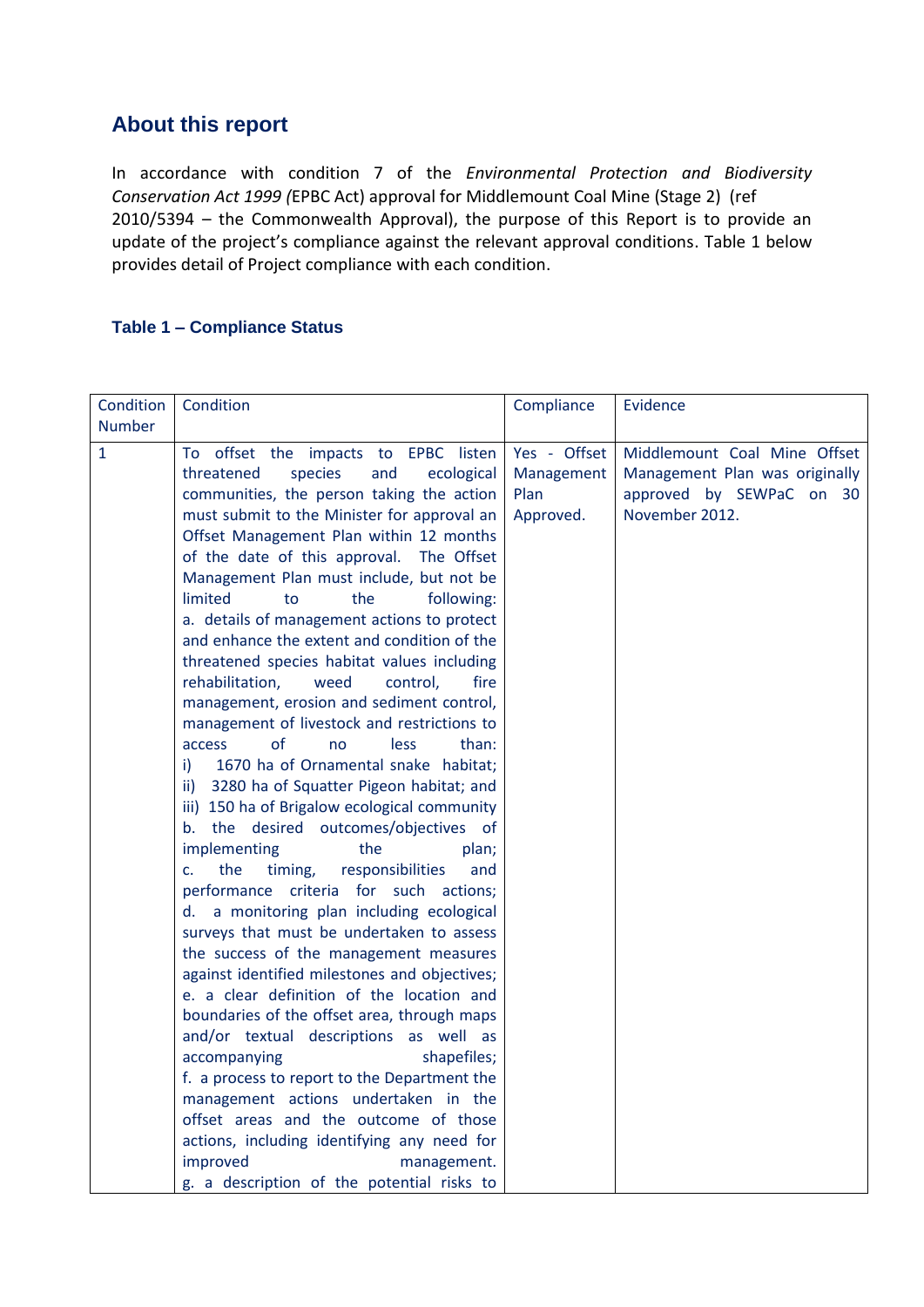|                | successful management and rehabilitation in<br>the offset areas, and a description of the<br>contingency<br>measures that would<br>be<br>implemented to mitigate these risks;<br>h. details of parties responsible<br>for<br>monitoring, reviewing and implementing the<br>plan;<br>and<br>i. what would be the contingency strategy in<br>the event that a third party impacts the<br>offset site                                                                                                                                                                                          |                                                               |                                                                                                                                                                                                                                 |
|----------------|---------------------------------------------------------------------------------------------------------------------------------------------------------------------------------------------------------------------------------------------------------------------------------------------------------------------------------------------------------------------------------------------------------------------------------------------------------------------------------------------------------------------------------------------------------------------------------------------|---------------------------------------------------------------|---------------------------------------------------------------------------------------------------------------------------------------------------------------------------------------------------------------------------------|
| 2              | To offset the impacts to EPBC listen<br>threatened<br>species<br>and<br>ecological<br>communities, the person taking the action<br>must register a legally binding conservation<br>mechanism over a minimum of 1670 ha of<br>Ornamental Snake, 3280 ha of Squatter<br>Pigeon and 150 ha of Brigalow ecological<br>community (the offset area) as identified in<br>offset<br>management<br>the<br>plan.<br><b>The</b><br>mechanism/s<br>must<br>provide<br>enduring<br>protection for protection for the offset areas<br>and be registered within 12 months of the<br>date of this approval. | Yes<br>Voluntary<br><b>Declaration</b><br>Secured.            | A voluntary declaration on Lot 2<br>on SP248577 - Isaac Regional<br>Council, after liaison with QLD<br>government, was<br>certified by<br>DNRM on 25 November 2013.                                                             |
| $\overline{7}$ | Within three months of every 12 months<br>anniversary of the commencement of the<br>action, the person taking the action must<br>publish a report on their website addressing<br>compliance with each of the conditions of<br>this approval, including implementation of<br>any management plans as specified in the<br>conditions. Documentary evidence providing<br>proof of the date of publication and non-<br>compliance with any of the conditions of this<br>must be<br>provided<br>approval<br>to<br>the<br>Department at the same time as the<br>compliance report is published.   | Yes<br>ä,<br>Compliance<br>Report<br>published on<br>website. | In a letter dated to SewPAC 28<br>September<br>the<br>2012,<br>the<br>date<br><sub>of</sub><br>commencement<br>action is 17 September 2012.<br>This document is the report. See<br>website<br>http://www.middlemountcoal.com.au |
| 8              | Upon the direction of the Minister, the<br>person taking the action must ensure than<br>an independent audit of compliance with the<br>conditions of the approval is conducted and<br>a report submitted to the Minister.<br>The<br>independent auditor must be approved by<br>the Minister prior to the commencement of<br>the audit. Audit criteria must be agreed to<br>the Minister and the audit report must<br>address the criteria to the satisfaction of the<br>Minister.                                                                                                           | <b>Not</b><br>yet<br>applicable.                              | No direction received to date.                                                                                                                                                                                                  |